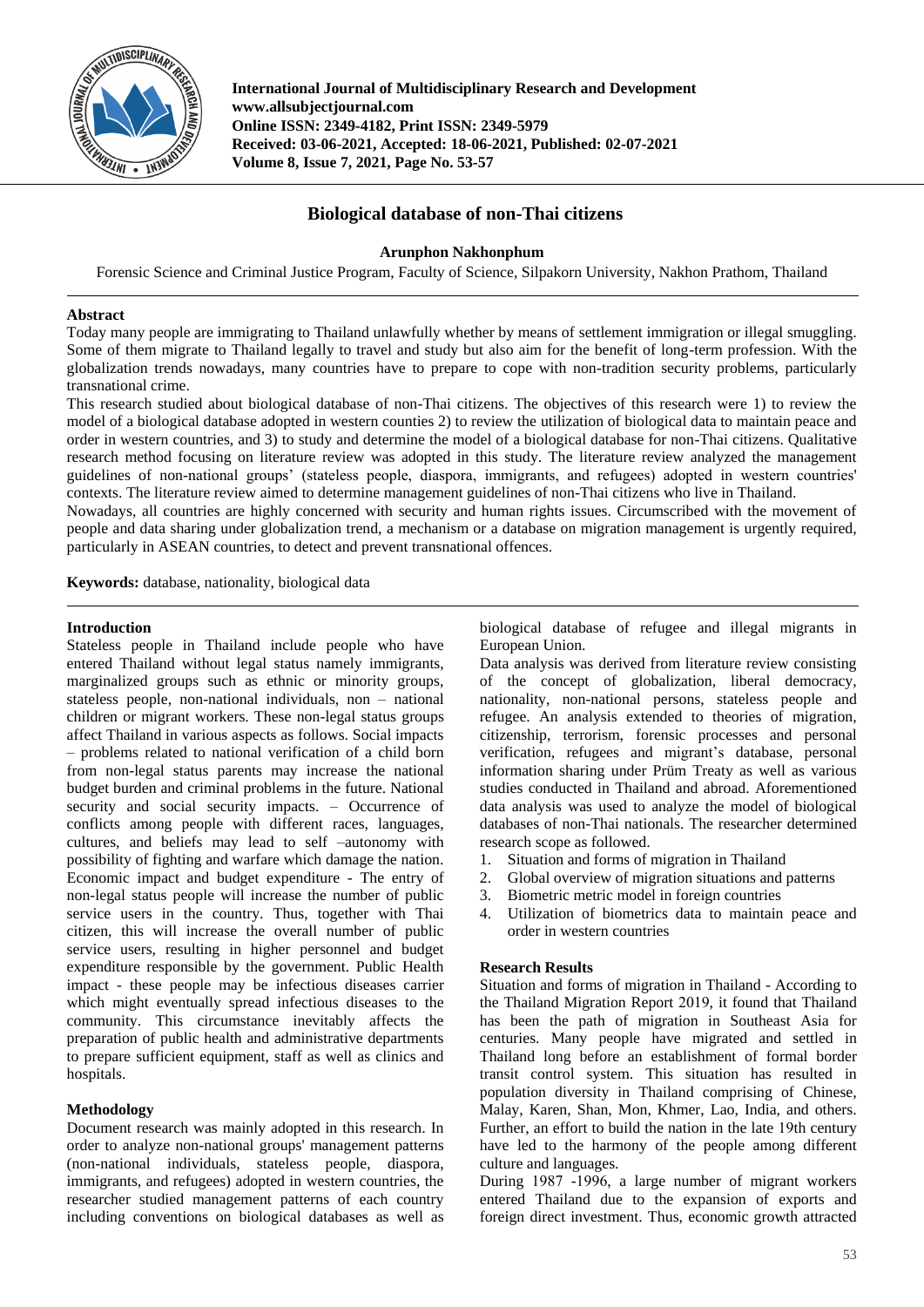migrants from neighbouring countries to work and settle in Thailand permanently later on. Even though migrants from neighbouring countries make up the largest migrant population in Thailand nowadays, the influx of migrants is still highly diverse and complex. Among migrant population, many of them are non-Thai national's namely stateless persons, refugees, asylum seekers, foreign professional, foreign investors, foreign spouses of Thai nationals, foreign student including retirees.

Internal migration and international migration to Thailand have played crucial roles since they were triggered by unequal development between rural and urban areas of Thailand. The lack of livelihood opportunities in rural areas resulted in higher number of non-Thai nationals labour from approximately 3.7 million people in 2014 to 4.9 million people in 2018. Most of migrant labour came from Cambodia, Lao People's Democratic Republic, Myanmar and Vietnam. This showed that migrant workers accounted for 10 per cent of Thailand's total labour population. The country's demographic data found that Thailand still demanded for migrant workers constantly. As a result, Thailand needs long-term planning to manage the migration of these migrant workers. (International Organization for Migration, 2019)<sup>[5]</sup>

Global overview of migration situations and patterns - As of 2019, the number of migrants worldwide was approximately 272 million people which accounted for 3.5% of the global population. Most of migrant populations were working-age male aged between 20-64 years. The overview of migrant statistic found that Indian nationals accounted for the highest number of migrant population with approximately 17.5 million, followed by Mexican nationals, about 11.8 million, and Chinese nationals, approximately 10.7 million. During the period of 2013-2017, the number of migrants slightly dropped in high-income countries, from 112.3 million to 111.2 million. However, middle-income countries saw an increase migrant numbers from 17.5 million to 30.5 million people. (International Organization for Migration,  $2019$ <sup>[5]</sup>

Biometric metric model in foreign countries - The researchers studied the model of refugee and migrant database adopted in European Union. The biometric model/ database is operated under the Dublin Regulation to provide the E.U.'s fingerprint database called The Eurodac System or European Dactyloscopy. The database records fingerprints of asylum seekers and illegal migrants aged over 14 years old. However, it is advised to record fingerprints of asylum seekers and illegal migrants aged over 6 years old. These fingerprints are digitally transmitted to the central administration of European Commission for automatic verification. This process not only facilitates the management of information for refugees and illegal immigrants, it also benefits the verification of asylum seekers' application in European Union member states and illegal smuggling. If fingerprint is recorded in other member states, asylum seekers need to be deported to respective countries.

In term of information recorded in the Eurodac database under the Dublin III Agreement, it consists of fingerprint of an individual, state of origin, place, date of the international protection request (if applicable), gender as well as reference number. In conclusion, following Eurodac standard of identification of persons, fingerprint comparison is conducted without recording personal information (name,

place of birth, date of birth). Further, the database, will not show personal photograph and facial recognition system. The survey from THALES Group has ranked ten countries of origin for asylum seekers application in 2019 consisting of Syria, Afghanistan, Venezuela, Colombia, Iraq, Turkey, Pakistan, Georgia, Nigeria, Iran, and Albania respectively. Eurodac's data protection system under the Dublin Regulation, is under the control of the European Data Protection Supervisor (EDPS) and the Data Protection Officer (DPO), the European Union Agency for the Operational Management of Large-Scale I.T. Systems in the Area of Freedom and Security and Justice (EU-LISA). Herewith, the EDPS has set audition standards in which fingerprints storage of individual has different storage period. The fingerprints of asylum seekers will be stored in the system for ten years while the fingerprints of illegal migrants will be archived for 18 months. In 2019, fingerprinting data of asylum seekers accounted for 97%. For fingerprint data retrieving, it is ranked from the highest retrieving rate as follows - France, Germany, Spain, Greece, and Italy respectively. In term of fingerprinting retrieving among illegal migrants, the data was retrieved in Greece at the highest rate followed by Spain and Italy respectively. Moreover, fingerprints data retrieving rate of illegal residents residing in E.U. member countries is most highly retrieved in Germany followed by Greece, Belgium, Italy, and France respectively. Herewith, individuals whose fingerprint are retrieved can request to access his personal data. (EU-LISA, 2020) [2]

Also, the PrÜm Treaty is a collaboration among seven E.U. member states: Belgium, Germany, Spain, France, Luxembourg, the Netherlands, and Austria. Its objective is to exchange information about combating terrorism, transnational crime and illegal immigration. The treaty is operated under the legal framework of the European Union. The contracting parties signed this Convention at Prüm, Germany on 27 May 2005. Later on, in 2008, the Council of the European Union enacted two agreements (Prüm Decisions) and revised the convention as part of the E.U. legal framework. The convention requires member states to provide their national DNA databases for criminal investigation and process the recorded information incompliance with regulations of each country. In term of data storage, the recorded DNA and fingerprints are required to provide reference data, which make up from an unencrypted DNA data. (COUNCIL OF THE EUROPEAN UNION,  $2005$ )<sup>[1]</sup> The reference data must not contain any information that can identify individual ownership of DNA and should not be traceable. Besides, the contracting parties need to establish a national contact point which will monitor database retrieving and database comparison among contracting parties. The comparison process is performed by matching machines from computer systems in the contracting party. Through this, the countries requesting for data retrieving can search required information automatically. In term of formal requests through the national liaison, the Parties will send an e-mail requesting for information. Later on, officials of requesting country will search for information from the national liaison body. If the requested information (hit) is available, the staff will provide references data (specific number) in which the requesting agency can use information to retrieve data from the collected DNA or fingerprints. Most importantly, the queries must comply with internal laws, including national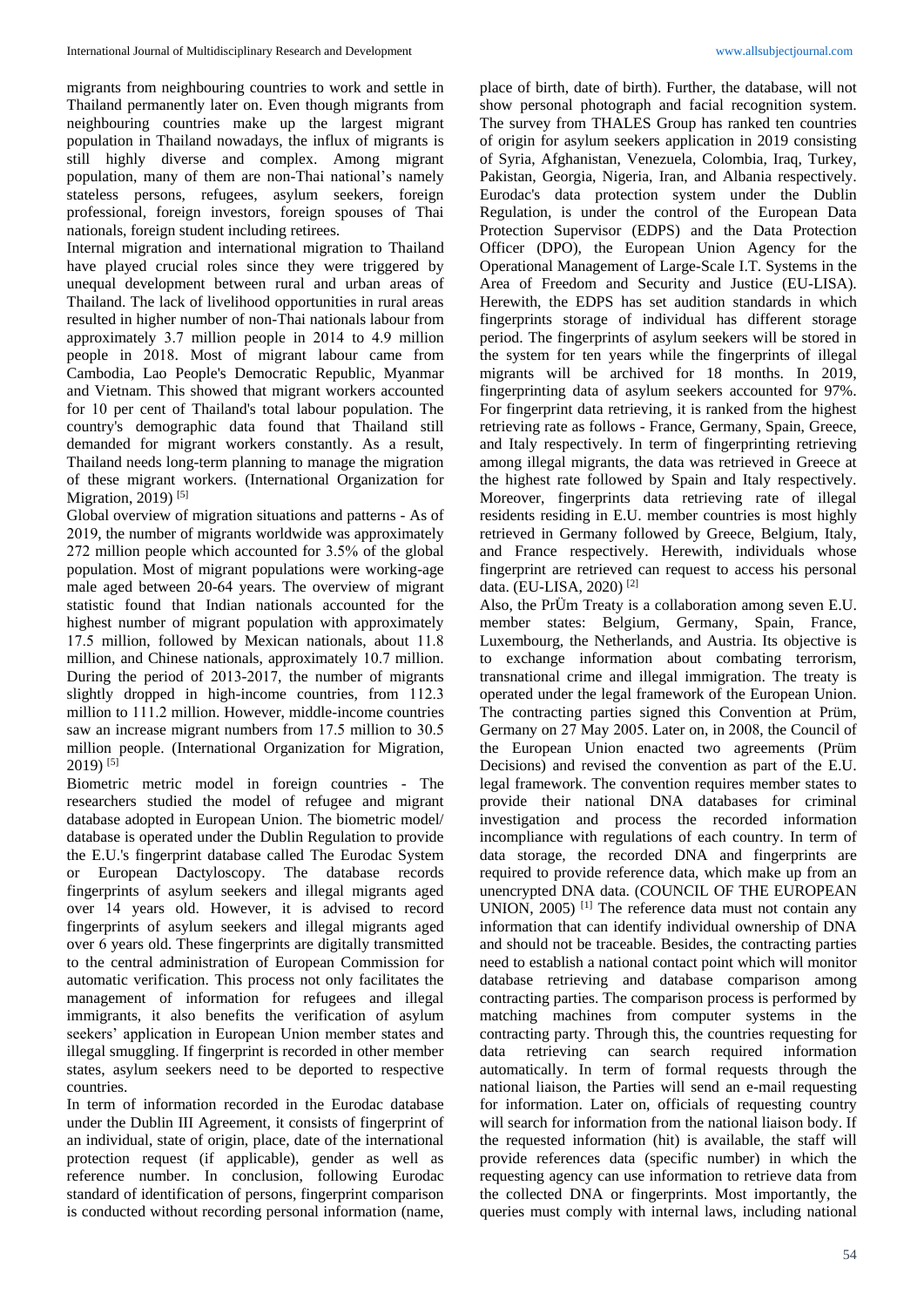## regulations (Luif, 2007) [6]

Utilization of biometrics data to maintain peace and order in western countries. The literature review found that globalization has played critical role in international community. The fast-paced communication technology systems have resulted in tremendous changes in people's lives. To elaborate, communication has changed from frustrating system, whether by means of using communicative pigeon, mailing, telegraph, telephone, and the Internet, to wireless communication system nowadays. As a result, the territorial boundary is blurred since physical remoteness is not regarded as communication barrier. Further, business transaction can be operated in a multinational manner instantly. Thus, globalization is the starting point of changes on a global scale. With liberal democracy trends, globalization has resulted in a stream of protection of human rights, civil rights, civil liberties, and political freedom. From aforementioned situation, non-state persons are denied from human rights, citizenship rights, freedom to travel, educational opportunities, including rights or healthcare services. For refugees who leave country of origin owing to a well-founded fear of being persecuted for reasons of race, religion, nationality, membership of a particular social group, or political opinion, they will inevitably face with livelihood difficulties living abroad.

The aforementioned issues have brought the connection between scientific framework with political system in order to analyze Biological / Genetic Citizenship. The utilization of biological/genetic citizenship can be seen from fingerprints, including DNA in the juristic process. In term of nationality, citizenship and nation-state perspective, the idea of race and demography are linked to the beliefs of citizens and humans' biological existence as an individual (family members) and family's lineage as community members. For citizenship perspective, biological citizenship is transforming its scope to the new territories in compliance with local, national and transnational levels. (Rose and Novas, 2014) [8] Moreover, in order to maintain order and national security, forensic science has been applied for identity verification of individuals. It is also applicable for family reunification which refers to the process that family members, especially children, spouses, and dependent elders have the opportunity to live together as a family. Family reunification concept is respected to people's fundamental rights, as stated in Article 16 of the Universal Declaration of Human Rights, Article 8 of the European Convention on Human Rights, the European Social Charter (Revised in 1996), European Convention on the Legal Status of Migrant Workers 1977 and the Order of The E.U. Directive on the right to family reunification. Besides, the Parliamentary Assembly of the Council of Europe: PACE, supported family unification right by stating in recommendation 1686 and a position paper on family reunification in 2012.

DNA testing has been used primarily for Family Reunification since the use of personal document for interpersonal relationships verification may be insufficient or, in some cases, unreliable. Those unreliable cases are commonly found in an application from African, Asian, and Southeast Asian countries since false personal document verification are prevalent in aforementioned countries. Unreliable cases also include some countries with political asylums, such as Somalia, Eritrea, and Myanmar. Therefore, it is necessary to use DNA to verify a personal relationship

accurately (Torsten Heinemann and Thomas Lemke, 2014) [3]. Several European countries and the United States have established policies on family reunification as follows.

In Germany, there was a study on the investigation of kinship relations by adopting a scientific process in order to prove personal relationship. During 1990, many countries have initiated DNA analysis to solve these problems. If the applicant's information on family relationship is unclear, a kinship test will be conducted to assist immigration decision-making. German's immigration process is conducted in compliance with the Resident Act, which is part of the Immigration Act. The Resident Act is an amendment from the Aliens Act 2005 which adopted related details from The Council Directive 2003/86 / E.C. as domestic law. Concerning family reunification, Chapter 6, Sections 27-36 of the Resident Act specifies the right to family reunification. It intends to protect the family with fundamental laws by requiring both German-national spouses and non-German national spouses, who are temporarily or legally live in Germany, to be able to support applicants for family reunification rights. However, the sponsor must be married legally with sufficient household income. For refugees and recognized asylum seekers, a preparation on income and housing is not required. Herewith, within the period of 3 months after the Federal Office for Migration and Refugees has accepted application, family members requesting family reunification in Germany must prove their personal status with official documents.

Israel is regarded as the homeland of Jewish people, which upholds the principle that all Jews hold Israel's citizenship. According to the Citizenship Law in 1970, the meaning of citizenship was revised as follows. By law, "Jews" refers to a person born from a Jewish mother. Alternatively, an individual has changed to Judaism whilst he is not a member of another religion. This also extends to the descendants of the Jews—Jewish spouse and spouse of Jewish offspring. Nonetheless, the scope excludes Jews who converted to other religions. Besides, Israel has two justice systems: civil judicial and religious lawsuits. Israeli laws cover the right to private life, such as marriage and divorce. These legal matters are also considered as parts of religious principles which only Jews must adhere to religious law. Therefore, as stated in Israel's Law of Return, individuals entering the country or wishing to become citizens of Israel must undergo a DNA testing process, especially those who are from Russia. This rule stipulates that all persons claiming to be Jewish must be proven to be genuinely Jewish. Consequently, the Minister of the Interior of Israel has determined that the DNA testing of a person who wishes to become Israeli citizen is performed to examine personal relationship to claim citizenship only *(*McGonigle and Herman, 17 June 2015) [7]

Finland is among the first countries to initiate DNA testing in Family Reunification. It is one of the first countries to compile legal testing regulations and establish immigration management standards. Its operation is implemented under Aliens Act 2000 (SDK 301/2004). In 2006, an application called Finnish System was developed to centralize immigration management, issuing a residence permit, asylum request, and ordering a DNA. This act is also the source of introducing the immigration/family reunification system. The Aliens Act (SDK 301/2004) indicates that applicants with insufficient documentation and evidence are required to perform a DNA test without charges exclude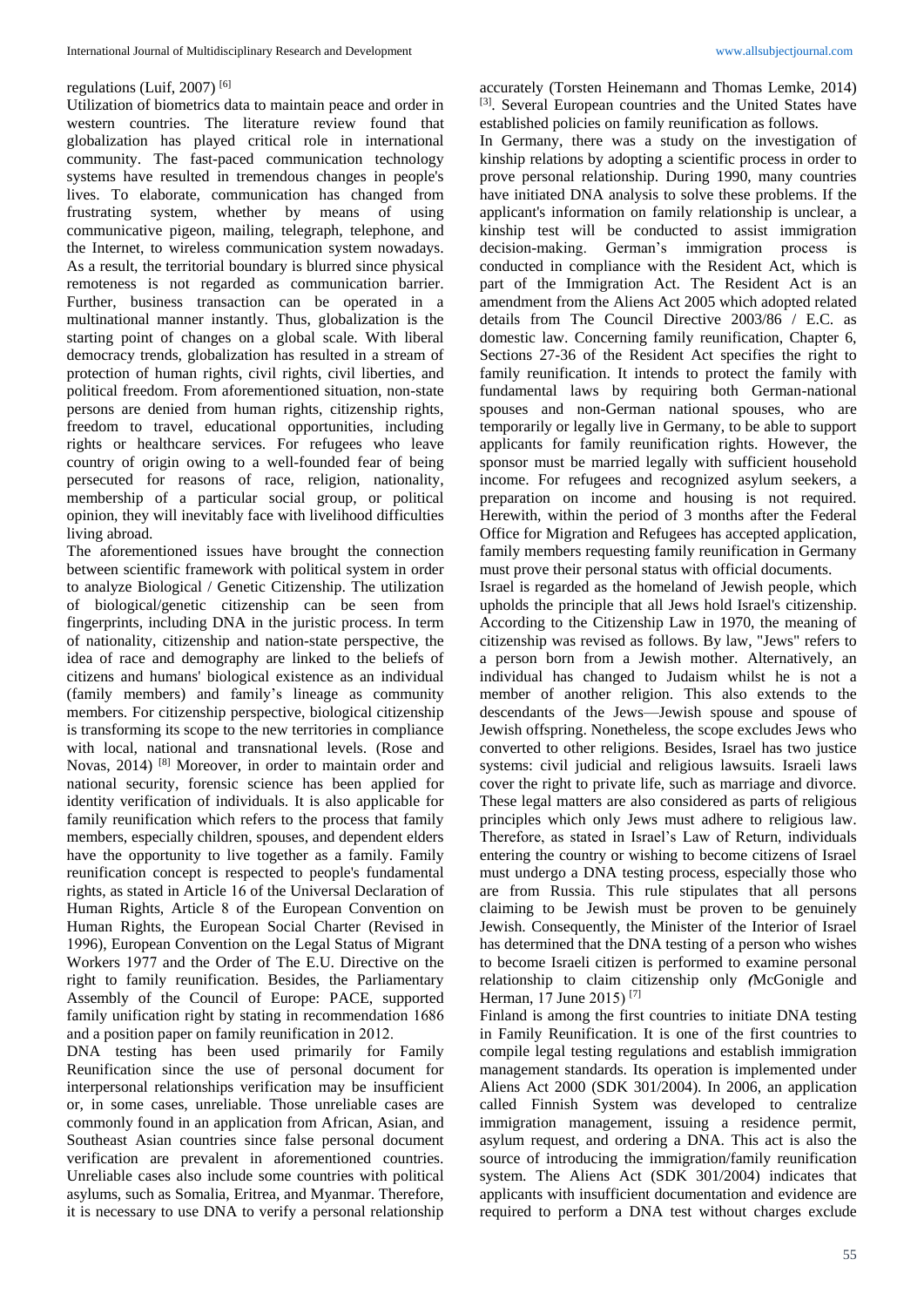those cases of false information declaration. (Wahlbeck,  $2008$ )<sup>[9]</sup>.

Thailand adopts genetic testing (or DNA testing) as a scientific process to prove the relationship between parent, child, and kinship. The genetic material testing procedure is operated under the Thai Civil Registration Act. The guideline states that Thai nationals whose names are not registered in housing certification can request for date of birth and name registration to the district registrar or the local registrar of the area where the applicant domicile. In the process, individuals must provide related evidences on personal verification. Then, if reliable, the registrar will report date of birth or name registration. In case of insufficient or unreliable evidence, yet kinship witness is referred, the process Thai nationality and genetic material verification (DNA) is conducted to confirm the kinship relationship. If the kinship relationship with referring relative is verified, the registrar will use the examination result to support date of birth announcement and name registration in civil registration document along with assigning the national identity number to the status of Thai nationals.

#### **Conclusion**

From the literature review, within the context of social science theories, it found that collecting biological information of individuals are implemented under laws, conventions, and international agreements. Since biological information represents individual identity, a database for biological information retrieving is required. According to the literature review, many European countries have applied scientific processes to prove their identity to benefit the management of refugees and illegal immigrants, prevent transnational crimes and terrorism. There are two types of databases for collecting biological information of individuals as follows.

Database for refugees and illegal immigrants – It is implemented under the Dublin Regulation, operated by a system known as Eurodac which stores fingerprints of refugee, asylum seekers and illegal migrants aged over 14 years old (advised to record fingerprints of those over 6 years old). The information stored in the Eurodac database is subject to the Dublin Agreement Third (Dublin III): Ten fingerprints, information from country of origin, place and date of international protection request (if applicable), gender and reference number. Eurodac's standard identification process compares fingerprints to verify on stored database automatically. The authorities can determine an application of asylum seekers to E.U. member states and illegal smuggling through other E.U. member states. If fingerprints are recorded in other member states, asylum seekers need to be deported to countries of origin. The system does not store personal biographies such as name, place of birth, and date of birth. It does not reveal personal images and facial recognition system to ensure the verification of personal history is implemented by authorized authority only.

National DNA Database Under the PrÜm Treaty aims to build cooperation among seven member states - Belgium, Germany, Spain, France, Luxembourg, the Netherlands, and Austria. Its objectives aim to develop information sharing on anti-terrorism, transnational crime and illegal migration. The Convention sets out the requirement that member states provide their national DNA databases for the benefit of criminal investigations in compliance to regulations of each country. Mentioning stored DNA data, as well as fingerprint data, the contracting parties need to provide reference data generated from an unencrypted part of the DNA. The reference data must not contain personal information of an individual and must not be traceable. Moreover, the contracting parties need to set up national contact point which monitors an investigation and database comparison of contracting parties through fingerprint matching machine. Through this, the countries requesting for data retrieving can search required information automatically. In term of formal requests through the national liaison, the Parties will send an e-mail requesting for information. Later on, officials of requesting country will search for information from the national liaison body. If the requested information (hit) is available, the staff will provide references data (specific number) in which the requesting agency can use information to retrieve data from the collected DNA or fingerprints. Most importantly, the queries must comply with internal laws, including national regulations.

For the application of forensic process to maintain peace and order, the researchers studied the family reunification process. The DNA testing to prove interpersonal relationships is adopted in four countries: Germany, Israel, Finland and Thailand. According to the study, an application of DNA testing is used to monitor personal relationship for the benefit of family reunification. For Thailand, DNA testing application is used to verify interpersonal relationships between individuals to determine date of birth, provide names registration in the registration documents accurately, and issue identification numbers in Thai national status. DNA testing process is conducted legally in aforementioned countries. For example, DNA testing in Germany is operated under the Resident Act of, Citizenship Law in Israel, Aliens Act 2000 of Finland *(*SDK 301/2004) and Registration Act B.E. 2534 (1991) and amendment in Thailand.

| <b>Database</b>                                                 | <b>Applicable</b><br><b>Regulations</b> | <b>Stored Data</b>                               |
|-----------------------------------------------------------------|-----------------------------------------|--------------------------------------------------|
| 1. Database for refugees<br>and illegal immigrants<br>(Eurodac) | (Dublin<br><b>Regulation III)</b>       | Fingerprints of<br>persons 14 years and<br>older |
| 2. National DNA analysis<br>files                               | PrÜm Treaty                             | Store personal DNA                               |

**Table 2:** Summary of legal supporting the Family Reunification process

| <b>Countries</b> | <b>Applying law</b>                                              |  |
|------------------|------------------------------------------------------------------|--|
| 1. Germany       | Resident Act                                                     |  |
| 2. Israel        | Citizenship Law                                                  |  |
| 3. Finland       | Aliens Act 2000 (SDK 301/2004)                                   |  |
|                  | 4. Thailand The Registration Act B.E. 2534 (1991) and as amended |  |

From the aforementioned conclusions, it is explicit that all countries focus on security and human rights issues. Together with people movement, including information sharing under globalization trends, mechanisms or databases on the management of people movement are required. These mechanisms and databases are used to organize people crossing border, especially in ASEAN countries, to detect and prevent offences of transnational crimes effectively.